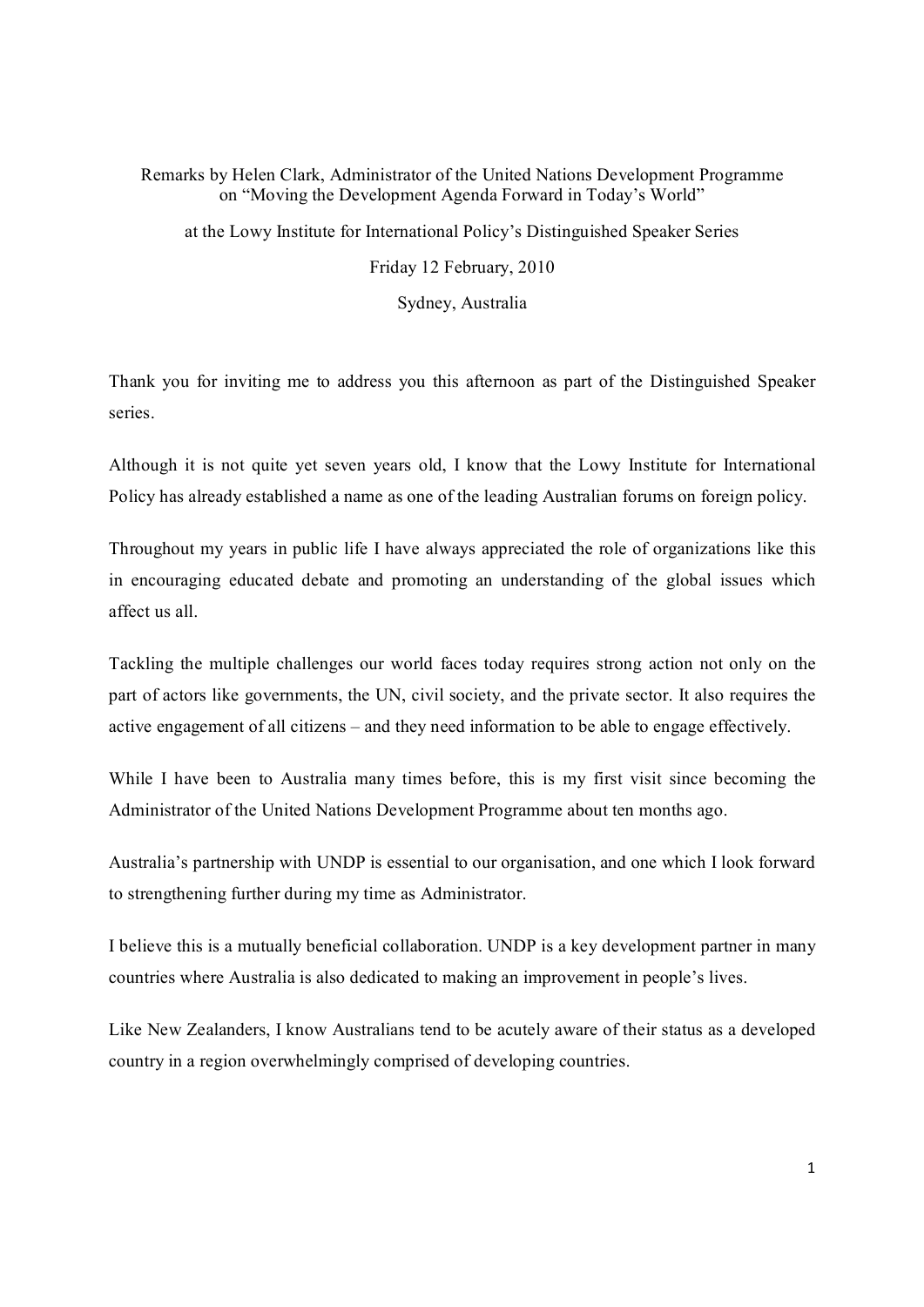How to move the development agenda forward in the challenging times in which we live is the subject of my remarks today, and a subject which greatly preoccupies me and the UN development system.

In just the past two years alone, there have been major food and fuel crises, a global recession, and climatic disasters. There have also been other natural catastrophes, like the earthquake in Haiti which wrought so much pain and destruction.

While humanitarian and development agencies work full steam in Haiti to provide relief to stricken families and communities and support the country's recovery, we also need to remind ourselves of the importance of helping developing countries to build greater resilience to withstand a range of shocks. If the early years of this century are any guide, shocks are likely to keep coming.

As Australians appreciate, the developed world cannot afford to wall itself off from the problems besetting its neighbours. They are global problems too, and our prosperity and stability is affected by what happens beyond our borders.

It is in the mutual interests of developed and developing countries that internationally agreed development goals are achieved. I want to focus now on four ways in which we can help make that happen.

First, there needs to be a renewed focus on meeting the Millennium Development Goals by their target date of 2015.

These eight goals, enshrined in the Millennium Declaration from 2000, seek to reduce poverty and hunger, empower women, increase access to essential services like education, healthcare, clean water and sanitation, and forge strong global partnerships for development.

UNDP's partnership framework with AusAID is explicitly based on our shared ambition to help achieve these goals.

At the global level significant progress has been made towards these goals. The world is edging closer to providing universal primary education, although too slowly to meet the 2015 target.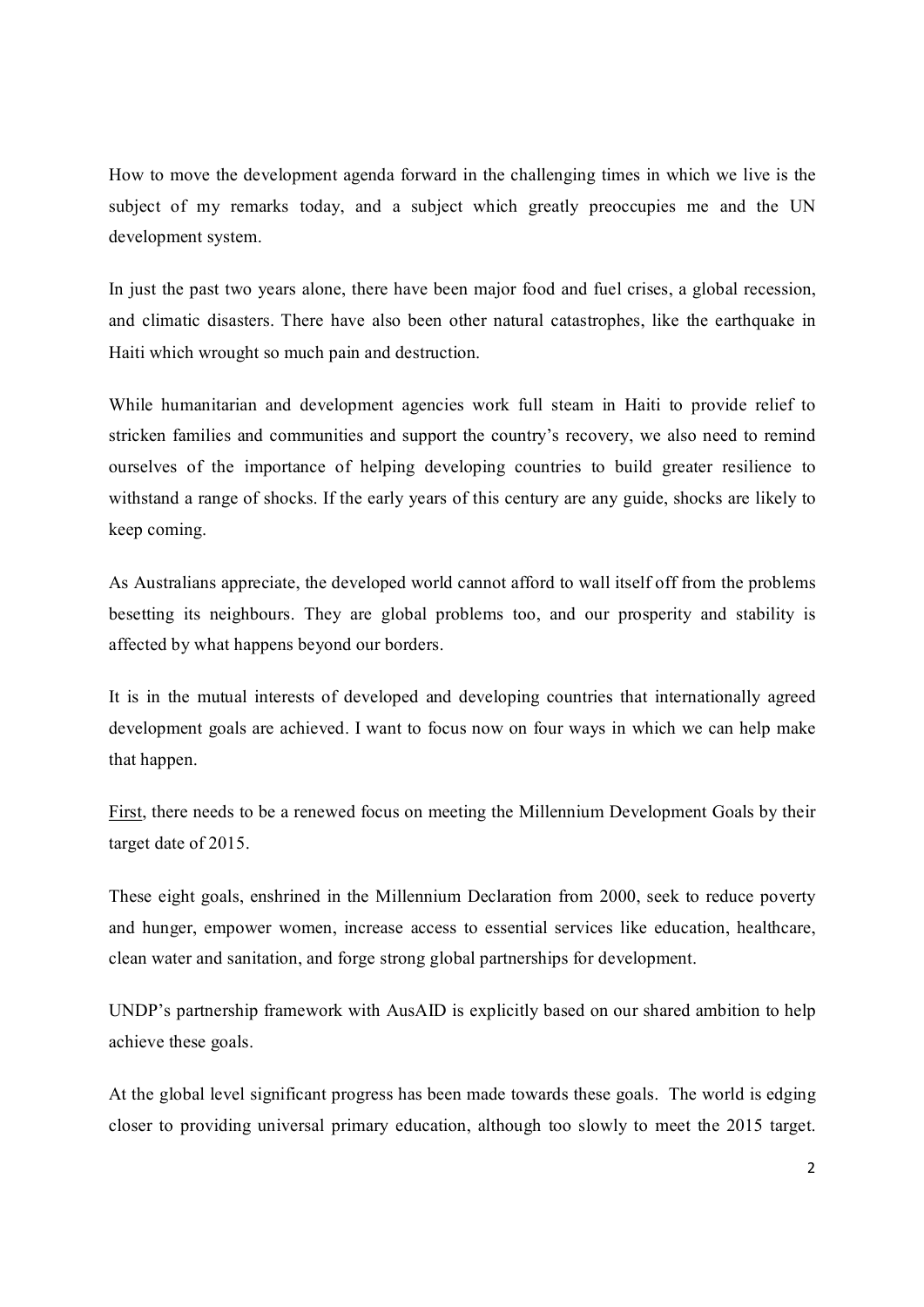And the deaths of children under five have declined steadily worldwide — to fewer than 9 million in 2008, down from 12.5 million in 1990, although the rate of decline is still insufficient to reach the MDG on time.

At the same time, so much remains to be done. For instance, an additional 1.4 billion people still require access to improved sanitation if the 2015 MDG target is to be met. The challenges are especially large in sub-Saharan Africa and in least developed countries generally.

The economic crisis has aggravated existing challenges to development, and risks reversing some of the progress which has been made. While developed countries have also been impacted, some very severely, the developing world is bearing the brunt of the crisis.

Two days ago I was in Vanuatu for the "Pacific Conference on the Human Face of the Global Economic Crisis". It was convened to look at the impact of the crisis on the Pacific, and on how best to respond.

Five Pacific Island countries are estimated to have contracted in 2009, mostly because the global economic slump has eroded income from exports, tourism and remittances. Across the Pacific Islands, countless thousands of people and their families are estimated to have fallen into poverty.

National governments in the Pacific, as elsewhere, need to be driving responses to the crises.

But, in many cases their room for maneuver is limited. They lack the resources and tools to blunt the immediate impacts of the recession on their people.

Poor and vulnerable countries need concerted assistance from the international community. Used well, such support allows governments to maintain their budgets for basic services; boosts momentum towards the MDGs; and builds and strengthens the capacities and institutions which make sustainable development possible.

On paper, the pledges have been made to provide more support for development. But their translation into actual resources for development trails far behind. I commend Australia for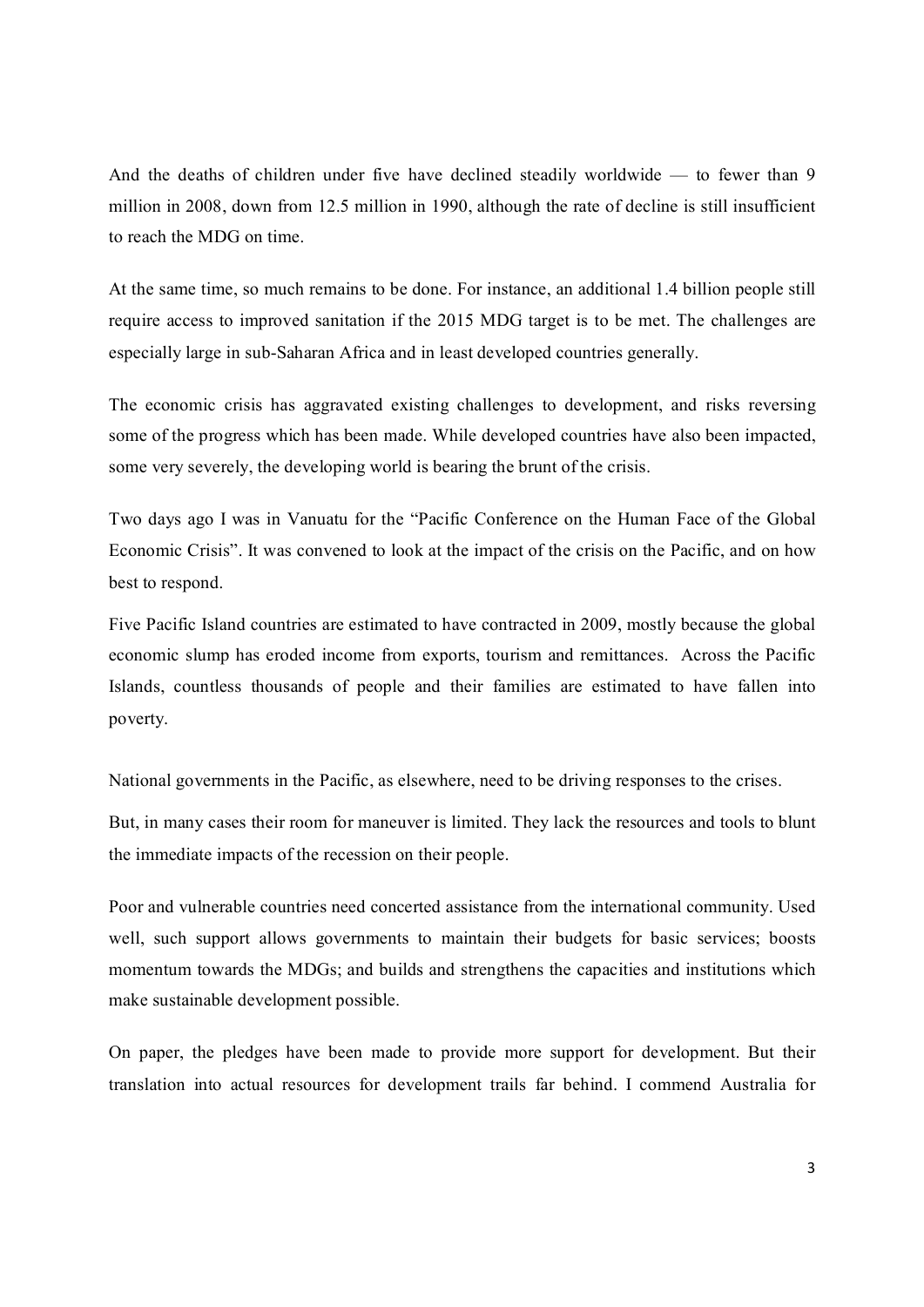having increased its aid levels gradually in recent years, and for staying on course with its budgetary plans to provide 0.5 per cent of gross national income to ODA by 2015-16.

More effective disbursement of ODA is also important for reaching the MDGs, in line with the Paris Declaration on Aid Effectiveness.

There are simply too many basic needs still to be met for any development effort to be duplicated. That is why, for instance, UNDP has initiated aid co-ordination projects in the Pacific, beginning with Nauru and Tuvalu.

This September at the UN there will be a special MDG Summit in New York. This is a major opportunity to generate renewed commitment to reach the goals, mobilize support for scaling up MDG successes, and identify remaining gaps in MDG achievement and how best to fill them.

Since taking up my present position, I have been clear that the whole UN Development Group, which I chair, must strengthen its efforts in support of the MDGs. Where initiatives are proven to have worked, they should be replicated. Where bottlenecks exist, we need to help countries pinpoint the problems and take measures to overcome them. Where the old ways are not working, we have to innovate.

The empowerment of women requires special focus. Where we see progress towards the MDGs lacking the most is where the needs of women and girls are not given enough attention or prioritisation. Achieving gender equality is a prerequisite for meeting the MDGs.

A strong focus on combating the spread of HIV/AIDS will also reinforce progress on other MDGs. Prevention is vital for ensuring a reversal of the spread of the disease.

Second, it is critical that climate change considerations are brought into the very centre of development thinking and strategies, with attention also being paid to the particular needs of vulnerable groups such as women and indigenous peoples.

Climate change has been given too little consideration in development thinking in the past. Yet our world will not sustainably reduce poverty and reach the MDGs and other development goals if we destroy the ecosystem on which life on this planet depends.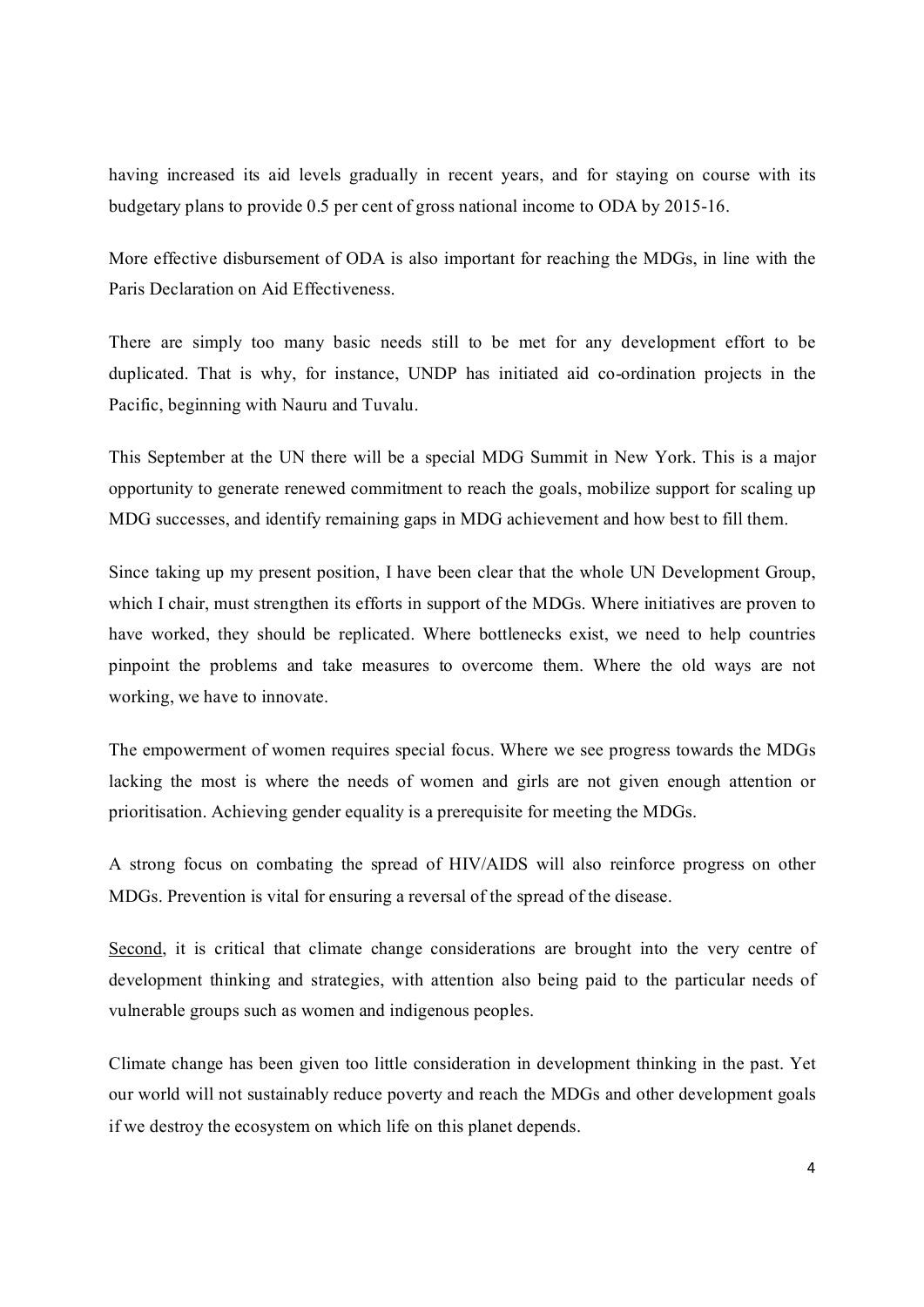For a number of Pacific Island nations and communities, climate change is not only an environmental or an economic issue – it is about their very survival as sea levels rise and weather patterns become more erratic.

While the climate agreement negotiation process goes on, UNDP has practical work to do.

Together with our partner agencies, we are supporting programme countries to pursue low carbon growth and access to energy strategies.

We help countries adapt to those high priority climate change impacts which are already inevitable. Australia has been a very generous funder of this work in vulnerable countries in the Pacific in particular.

We also help countries develop strategies to reduce emissions from deforestation. In these strategies, we support the full participation of indigenous peoples and other communities who depend directly on forests for their livelihoods. I understand that in Indonesia the UN-REDD Programme and the Indonesia-Australia Forest Carbon Partnership are working well together.

For developing countries, the provision of adequate funding to support climate change adaptation and mitigation is critical.

The risks of social and political instability will increase in coming decades if climate change causes large population transfers and growing tensions over the allocation of essential natural resources like water.

This brings me to my third message : that countries need to be supported to recover from crisis and disaster, and to improve governance. These are pre-conditions for sustainable development.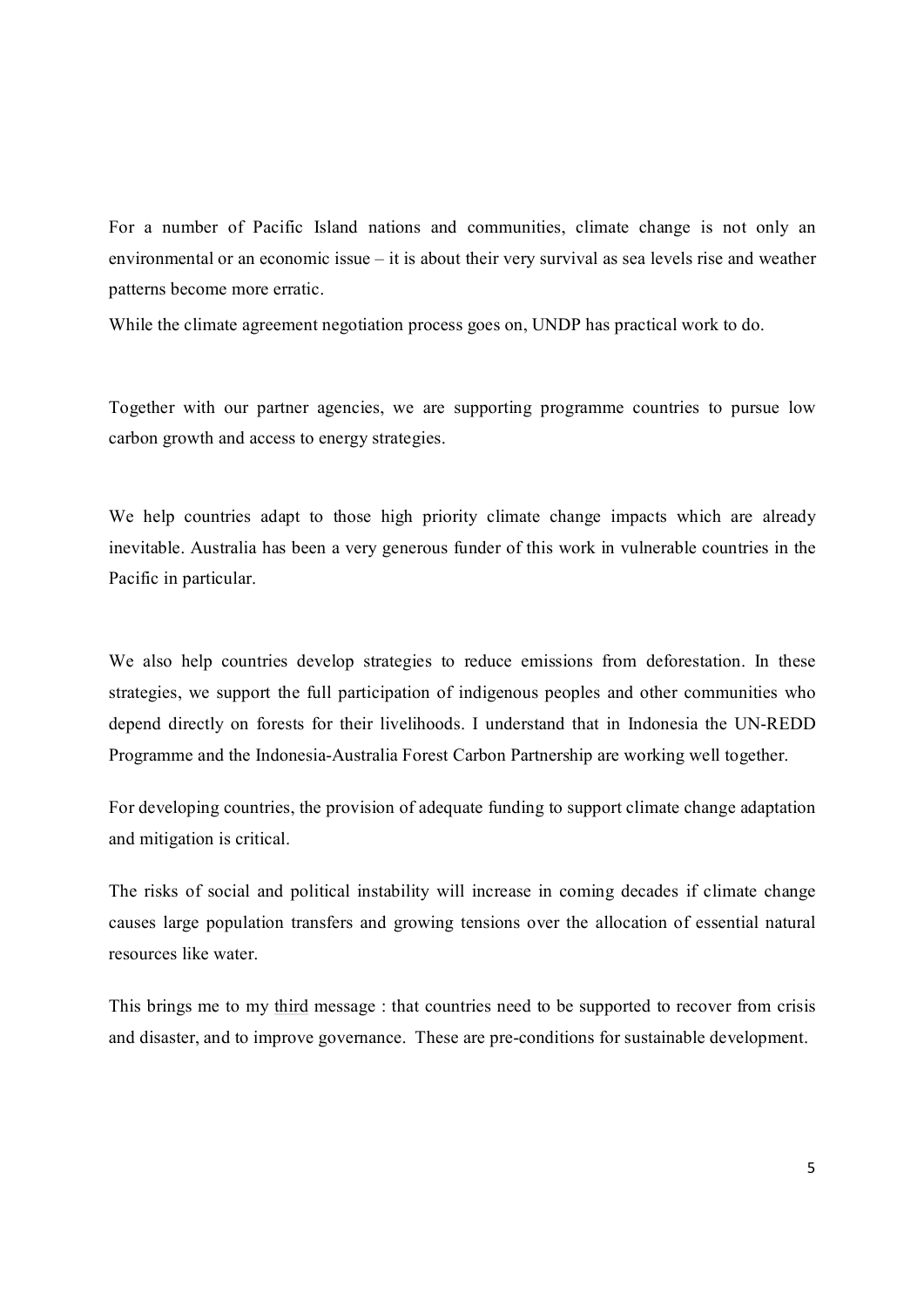Countries trying to recover from crisis far too often see relapses into conflict when a peace dividend is lacking. A transition from crisis to early recovery which lays the foundations for sustained development is critical.

UNDP works in all crisis and post-crisis countries around the world, from Liberia to Somalia, Iraq, and Afghanistan, to Georgia, Sudan, Timor-Leste, and many more.

We work to strengthen governance and institutions and the rule of law, and to increase access to justice; we disarm, demobilize, rehabilitate, and reintegrate former combatants (DDRR); and we work with other agencies to combat sexual and gender-based violence.

We champion legal empowerment of the poor and the rule of law; work to combat corruption; support national human rights and electoral institutions; help make decentralized governance effective; and support parliaments to play their role of scrutiny well. All these efforts help sustain development progress.

In some forty countries we help eliminate the threat of landmines and explosive remnants of war, to make the environment safer for reconstruction and development. Australia supports our work in this area in Iraq and Sri Lanka.

We have especially large programmes in Afghanistan. I am well aware that this is a country followed closely by many of you, as Australia has a military and ODA presence there.

Our work in Afghanistan is on strengthening national, provincial, and local government and public administration; the aforementioned work on DDRR; and livelihood programmes, including working through communities and employing local labour to develop infrastructure such as schools and clinics.

Australia has assisted UNDP's work in Afghanistan in critical areas of governance – especially in supporting electoral processes and promoting law and order. We have also collaborated in developing the Afghan civil service development, and in resettling returning refugees.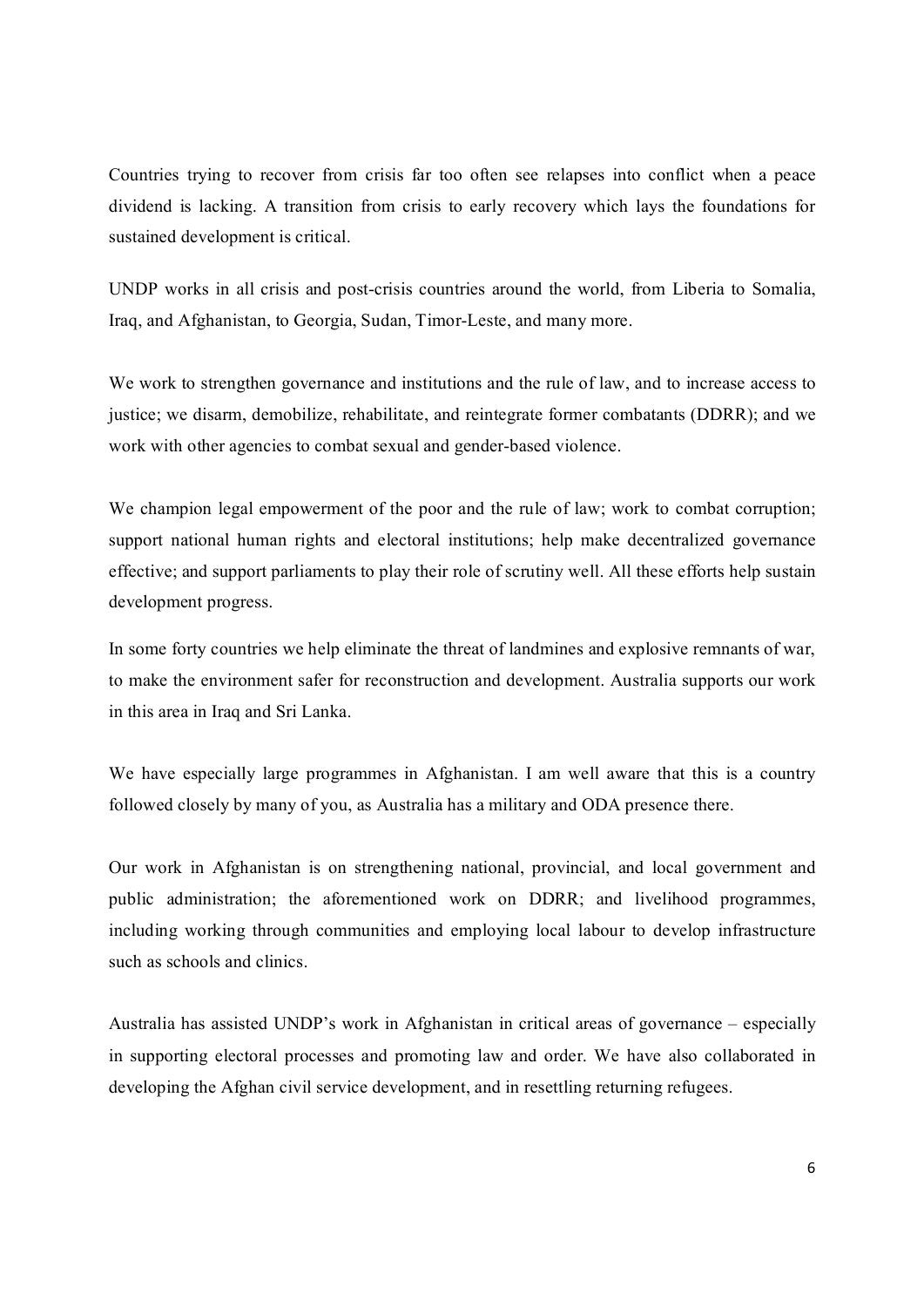In the near future, our team in Kabul looks forward to a close partnership with Australia in Oruzgan province – where I understand that Australian troops are primarily stationed, and where UNDP is set to open a regional office.

Haiti has been very much in the headlines recently following the tragic earthquake of mid January. That disaster came on top of a devastating hurricane two years ago and decades of poor governance and civil strife.

There is a long journey ahead for Haiti. For the past few weeks the urgent task has been humanitarian relief, but UNDP has been able to initiate early recovery work in the very difficult local circumstances. Already more than 35,000 Haitians have been involved in our cash-for-work programme. Our aim is to create 220,000 temporary jobs over the next few months, indirectly benefiting around 1 million Haitians.

Job creation aimed at rebuilding infrastructure is critical in the short term to help get families and communities back on their feet, and to revitalize the local economies. It also helps to reduce social tension in distressed communities.

A high level ministerial preparatory conference on Haiti was held in Montreal on 25 January where donors pledged their long term commitment to the rebuilding of Haiti. Donors will reconvene within the next few weeks to decide on an action plan to guide reconstruction and development.

There is an opportunity in Haiti to draw on lessons learned from disaster recovery elsewhere, including the recovery after the Indian Ocean tsunami in 2004. Fundamental to a sustained recovery is a determination to build back better to save lives and build greater resilience to future shocks.

In general, disaster and climate risk reduction needs to be given very high priority in national development plans. I commend Australia for prioritizing support for disaster risk reduction in its aid programme.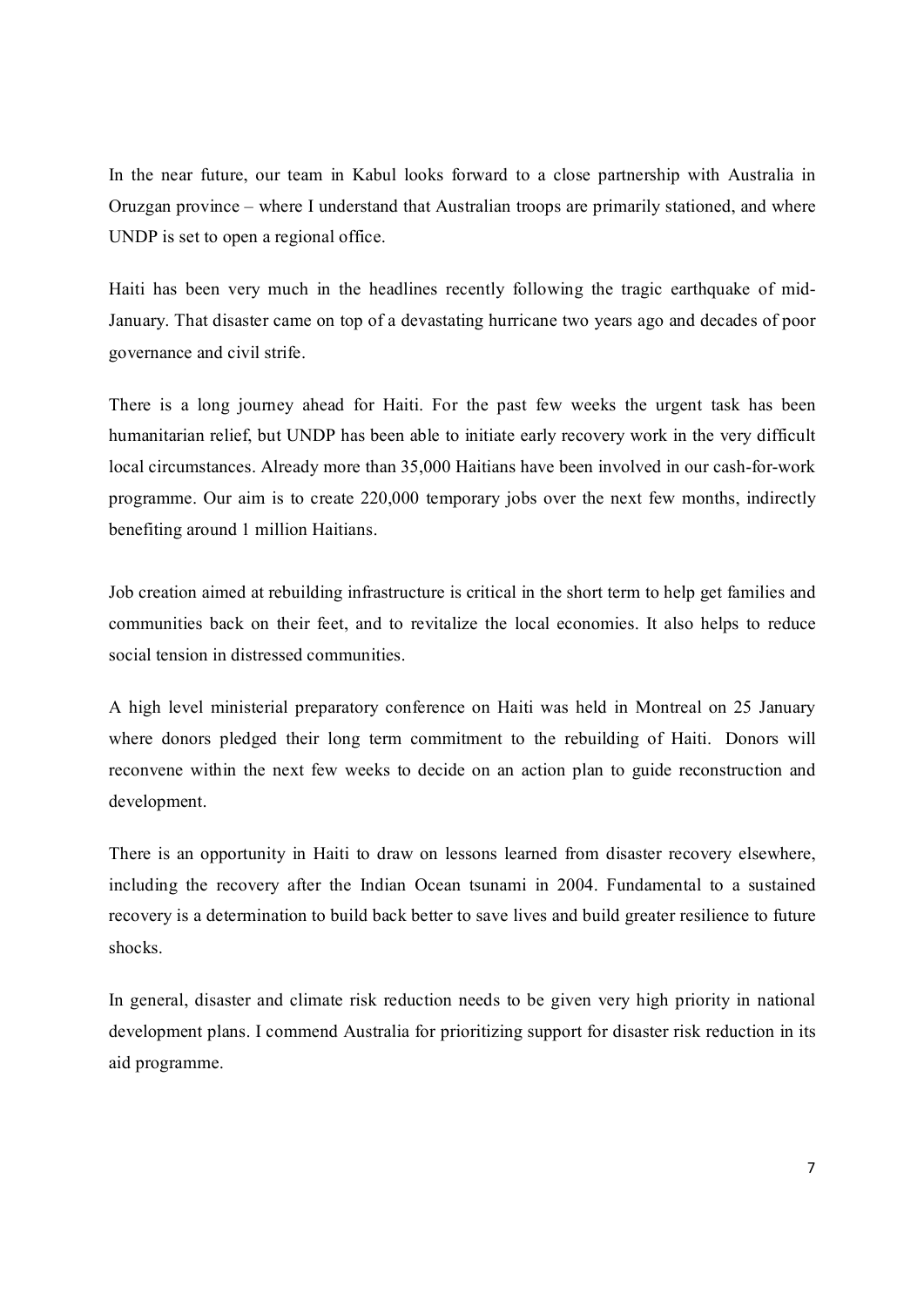This is highly relevant in the Pacific, where over the last 12 months alone many nations have been badly affected by natural disasters. There have been floods and cyclones in Fiji; the devastating tsunami which hit Samoa and Tonga; and the volcanic eruptions in Vanuatu.

Disaster risk reduction is part of UNDP's mandate, and we work to strengthen national capacities to prepare for, manage, and recover from disasters.

My fourth and final message on moving the global development agenda forward is that it requires strong and innovative partnerships.

Development co-operation these days is multi-faceted, incorporating not only North-South flows of ODA, but also South-South co-operation and the role of very large scale philanthropic initiatives, vigorous civil society involvement, and the role of the private sector.

The South-South flows of finance, technology, and know-how are now very substantial. Developing countries have so many lessons learned and useful technologies available to assist others in the South to meet their development challenges.

UNDP sees facilitating South-South exchanges of experience and knowledge as absolutely central to what we do.

We are establishing more strategic relationships with those who contribute to South-South cooperation. They will take a number of forms, including supporting those countries which request our assistance to establish and sustain their own development cooperation programmes.

As well, we see the private sector's initiative, innovation, technology, and resources as able to make a vital contribution to achieving the MDGs and tackling climate change.

UNDP has a "growing inclusive markets" initiative. It promotes business models in which the pursuit of wealth creation, human progress, and environmental sustainability are seen as entirely compatible.